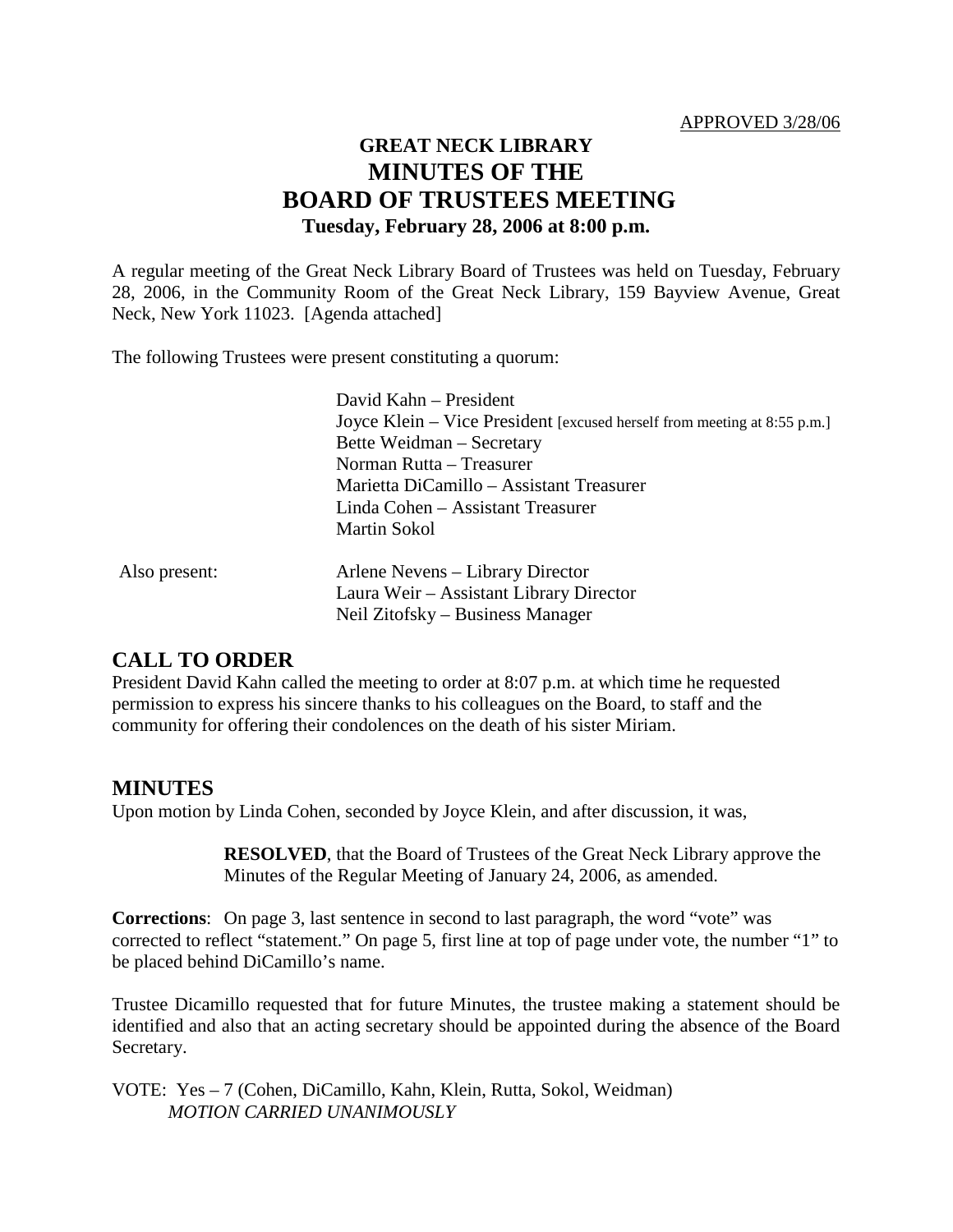# **TREASURER'S REPORT – PERSONNEL REPORT**

During the month of January 2006, revenue received was \$962,484. Total expenses were \$515,209.

At the close of business, January 31, 2006, total unadjusted operating fund holdings were \$1,529,697. Of these funds \$1,525,377, was on deposit at HSBC and The Bank of New York, and \$4,320 was on hand in Petty Cash funds at Main and the Branches. This compares to a January 31, 2005, balance of \$1,406,374.

Additionally, the unadjusted cash balance of the Main Building and Special Services fund was \$1,178,502; the Automated Library fund was \$56,240; the Restricted Gift fund was \$46,733; the Branch and Special Services fund was \$101,003. These funds totaled \$1,382,478 on January 31, 2006. The January 31, 2005, unadjusted total was \$1,489,949.

Upon motion by Norman Rutta, seconded by Marietta DiCamillo, and after discussion, it was,

**RESOLVED,** that the Board of Trustees of the Great Neck Library accept the February 28, 2006, Treasurer's Report with the Personnel Changes of January 21, 2006, through February 15, 2006.

VOTE:Yes – 7 (Cohen, DiCamillo, Kahn, Klein, Rutta, Sokol, Weidman) *MOTION CARRIED UNANIMOUSLY*

Upon motion by Norman Rutta, seconded by Marietta DiCamillo, and after discussion, it was,

**RESOLVED,** that the Board of Trustees of the Great Neck Library authorize the Treasurer, who has reviewed all checks and supporting documentation, to pay the persons named in the Check Register dated January 21, 2006 through February 23, 2006, Paid Checks numbered 0022062 through 0022067, 0022125 through 0022129, 1165 through 1166, and 32986 through 33011 and To-Be-Paid Checks numbered 33012 through 33175, the sums set against their respective names, amounting in the aggregate to \$292,523.25.

VOTE:Yes – 7 (Cohen, DiCamillo, Kahn, Klein, Rutta, Sokol, Weidman) *MOTION CARRIED UNANIMOUSLY*

# **REPORTS**

**Director** The Director reported on the following:

• The Library was closed on Sunday, February  $12<sup>th</sup>$  due to inclement weather condition. Maintenance staff members, George Malcolm, Willie Ward and Jose Rodriguez, were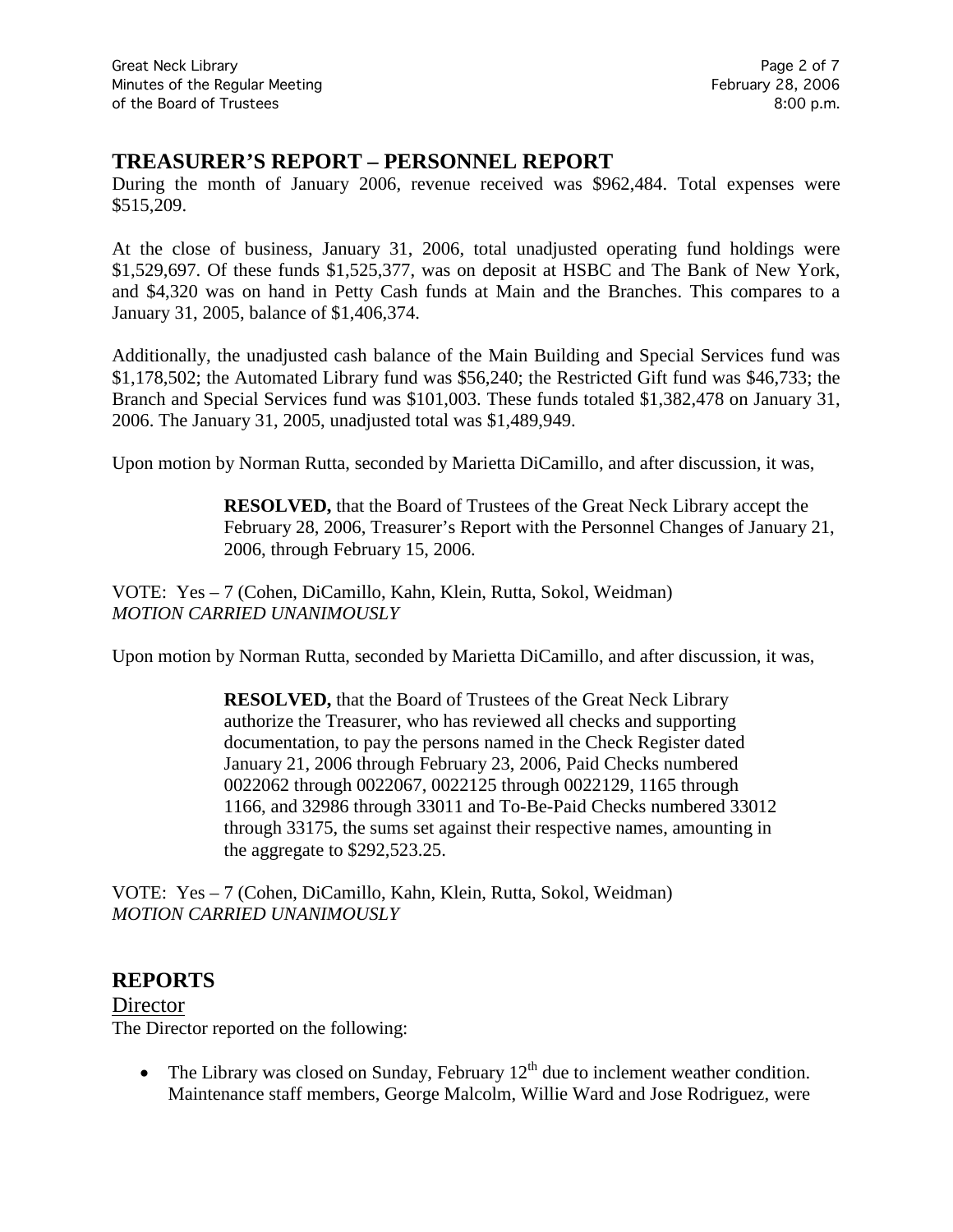thanked for their hard work in clearing the snow for the Library to be re-opened at 11 a.m. the following morning.

- A mock-up of the Library card application by mail was provided. Discussion of this was tabled until the next Board meeting. In the interim, suggestions should be sent to the Director and this could be taken up at the upcoming Policy/Bylaws Committee meeting scheduled for March  $21^{st}$ . The issue of whether one or two pieces of identification or if one is sufficient still needed to be resolved which would necessitate a change to the Policy Manual, Section 700-30. Beginning May  $1<sup>st</sup>$ , library cards will be mailed to applicants who have registered in person.
- Director Nevens and directors from other libraries attended a meeting with Assemblyman DiNapoli on Monday, January  $23<sup>rd</sup>$  and with Senator Balboni on Thursday, January  $26<sup>th</sup>$ to advocate for libraries. The Director also attended meetings of the Village Officials Associations on Wednesday January 25<sup>th</sup> where County Assessor Harvey Levinson was the speaker, and on February 22<sup>nd</sup> when County Legislator Lisanne Altman was the guest speaker.
- Library Legislation Day is March  $14<sup>th</sup>$  in Albany. A bus will be departing from NLS for Albany and any trustee desiring to go should inform the Director who will get more information.
- Counsel has approved the wording and content of the proposed amendment to the Library's Bylaws. Because the Policy Committee needs to review whether it wishes to make further recommendations regarding the situation that occurred this summer when a candidate withdrew after the Nominating Committee deadline, the proposed amendment was not included on this month's agenda, so that all the amendments to the Bylaws be done at the same time.
- A letter from a former unidentified resident of Great Neck now living in Cookeville, Tennessee, was received. In that letter, the patron apologized for having stolen books from the Library during pre-teen/young teen years and sent a money order totaling \$400 to cover those items.
- The Nassau Library System is spearheading a response to a press release and follow-up article in Newsday concerning property taxes on Long Island and their impact on libraries by Harvey Levinson, Chairman of the Nassau County Board of Assessors. As a result of this, a meeting was held by the Board of Trustees of the Nassau Library System for Library Trustees on Thursday February  $9<sup>th</sup>$  and the Great Neck Library was represented by Trustees Kahn, Rutta, DiCamillo and Sokol, and Assistant Director Laura Weir. Jackie Thresher, Director of NLS, and several Library Directors met with Mr. Levinson on Friday, February  $17<sup>th</sup>$ . A full report on that meeting has not yet been received.
- Edith Pollack, a former member of the Nominating Committee, passed away.

Public Comments: Karen Rubin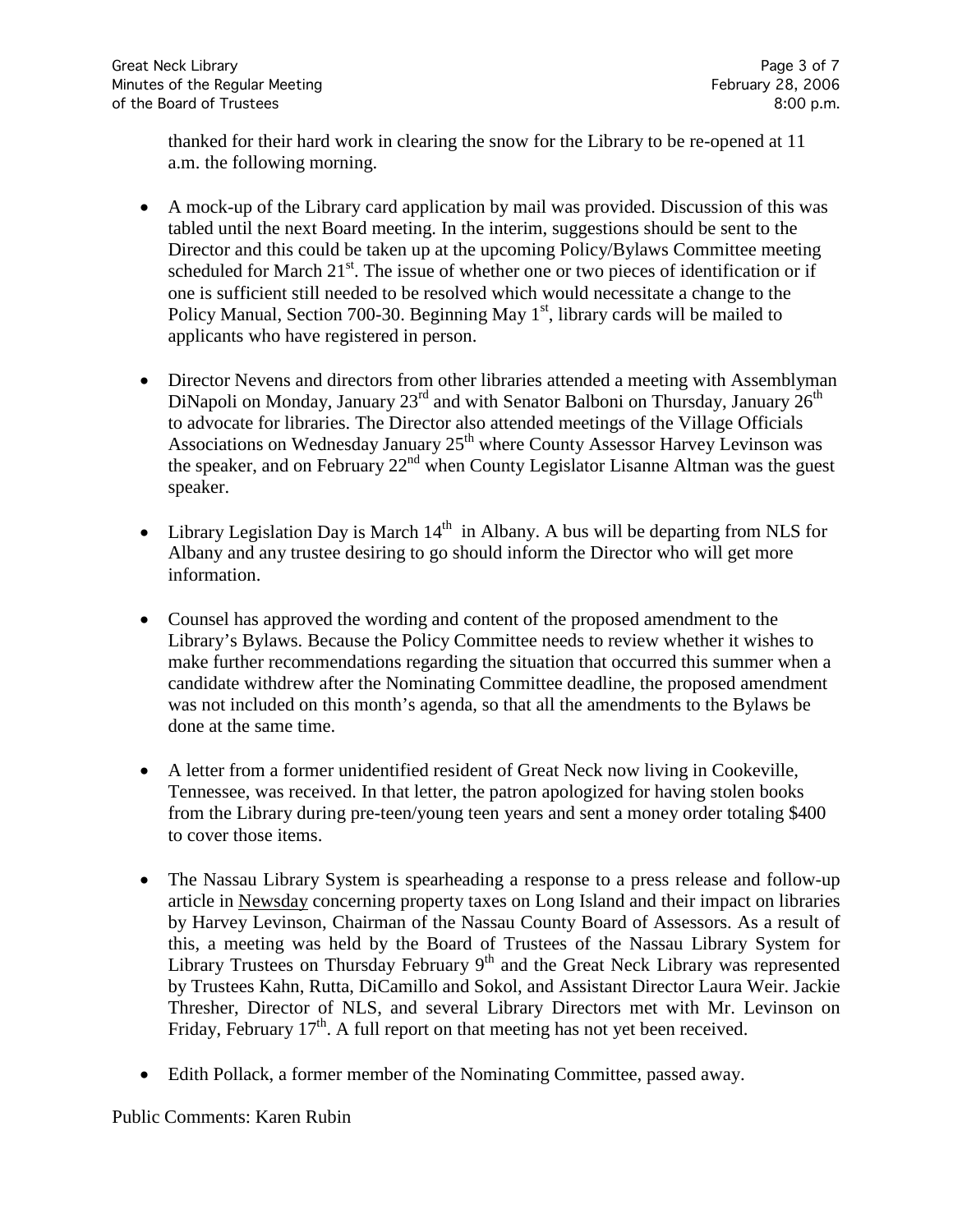# Building Committee

Building Committee Chair, Linda Cohen, reported on the February  $27<sup>th</sup>$  Brainstorming meeting with H2L2 architects, the Project Manager and the Building Committee.

At an earlier meeting of the Board, the Architect was instructed to come up with three schematics for a modest expansion of the building. The Architect met and presented the Building Committee with three scenarios. The contract included a brainstorming meeting to be held with the Building Committee prior to the completion of the Architect's work:

- Extending the south end of the building to the top of the steps adding 4080 square feet on the main level plus 1680 square feet where the loading dock is. Excavating under this area along the same line would add approximately an additional 2400 square feet. Building out the northeast corner would add a total of 4000 square feet on two levels. Enlarging the mezzanine to the north could add 1800 square feet. And extending the mezzanine to the east has the potential to add 3830 square feet. If the mezzanine were to be removed and a partial second floor constructed, the roof would need to be raised approximately six feet in that area.
- Reconfiguration of the parking lot would increase the number of spots by only a relative limited number. The Director is to arrange for the Building Committee to meet with Supervisor Kaiman and the Building Department as soon as possible to get as specific guidance as possible as to what would be allowable.
- Location of the Children's Room area should have sufficient sunlight, and access to the Audio Visual Room should be easy.
- The question of whether the Community Room should have flat floor or fixed seating was discussed.
- Keeping the building open during construction or renting large "trailers" to be parked possibly at the south end of the parking lot would depend on what the Town would allow. This will discussed at the proposed meeting with the Town Supervisor.

After the meeting with the Supervisor and the Building Department, H2L2 will prepare the necessary schematic designs.

Trustee DiCamillo requested clarification on the square footage and to have the architects draw this up numbers put down [corrected 3/28/06] on paper. Also, a copy of the Project Manager Frank Marino's contract was requested for the two new trustees.

*Trustee Klein left the meeting at 8:55 p.m. due to prior obligations.*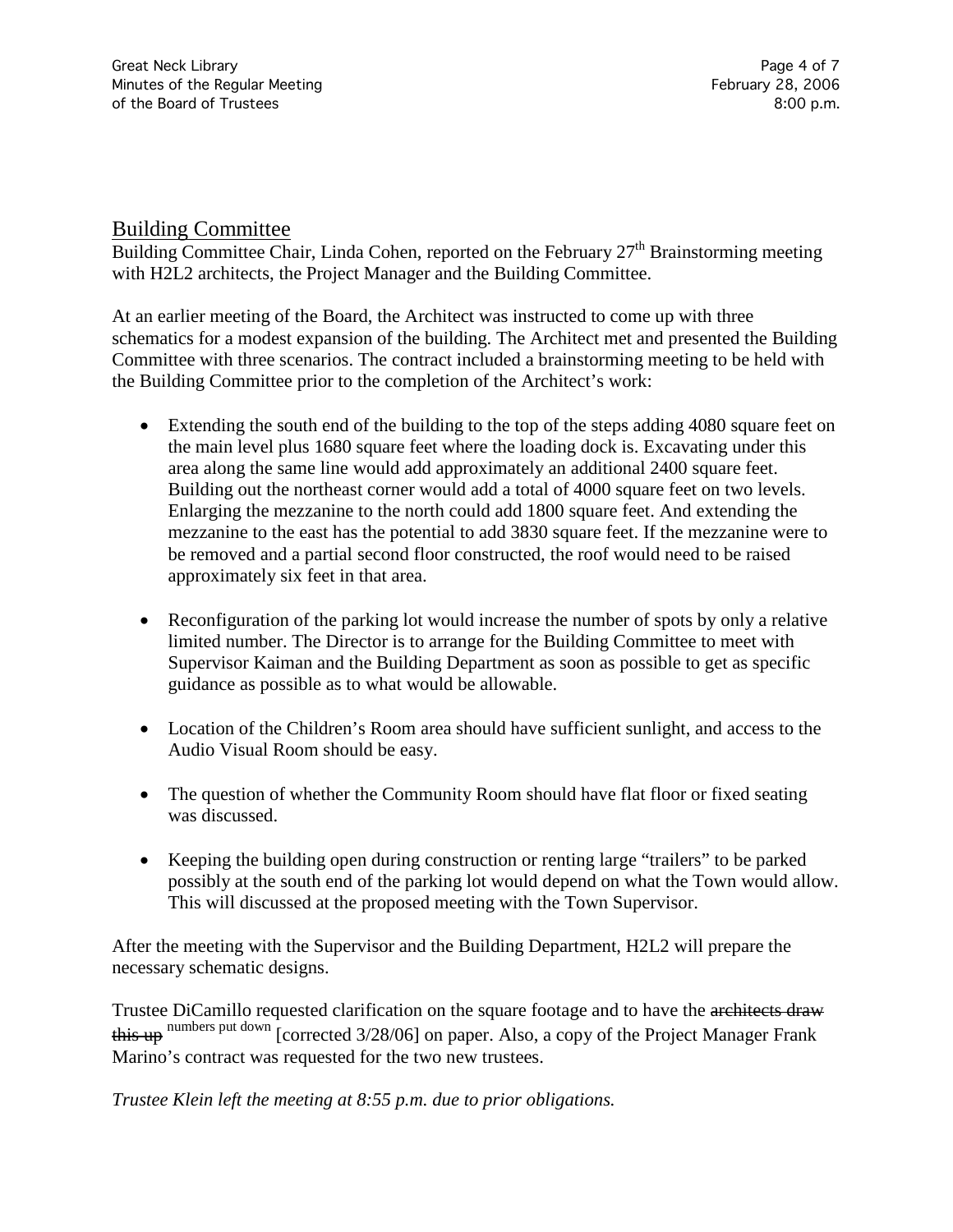# **OLD BUSINESS**

#### Calendar Change

Upon motion by Linda Cohen, seconded by Marietta DiCamillo, and after discussion, it was,

**RESOLVED,** that the Board of Trustees of the Great Neck Library amend its calendar of Board meetings to include a Budget Hearing on Tuesday, April 4, 2006.

Public Comments: William Morrill

VOTE:Yes – 6 (Cohen, DiCamillo, Kahn, Rutta, Sokol, Weidman) *MOTION CARRIED UNANIMOUSLY*

Nassau Library System (NLS) Financial Support Upon motion by Martin Sokol, seconded by Linda Cohen, and after discussion, it was,

> **RESOLVED,** that the Board of Trustees of the Great Neck Library approve NLS' request for financial support of delivery services for calendar year 2006 in an amount not to exceed \$9,066.

VOTE:Yes – 6 (Cohen, DiCamillo, Kahn, Rutta, Sokol, Weidman) *MOTION CARRIED UNANIMOUSLY*

### Outdoor Book Drop

Upon motion by Norman Rutta, seconded by Linda Cohen, and after discussion, it was,

**RESOLVED,** that the Board of Trustees of the Great Neck Library take from the table the motion to approve the purchase and installation of an outdoor drive-up book drop at a cost not to exceed \$14,000 to be charged to the Main Building and Special Services Fund, pending Town approval.

VOTE:Yes – 6 (Cohen, DiCamillo, Kahn, Rutta, Sokol, Weidman) *MOTION CARRIED UNANIMOUSLY*

Upon motion by David Kahn, seconded by Norman Rutta, and after discussion, it was,

**RESOLVED,** that the Board of Trustees of the Great Neck Library amend the motion to reduce from \$14,000 to \$6,000 the purchase and installation of an outdoor drive-up book drop.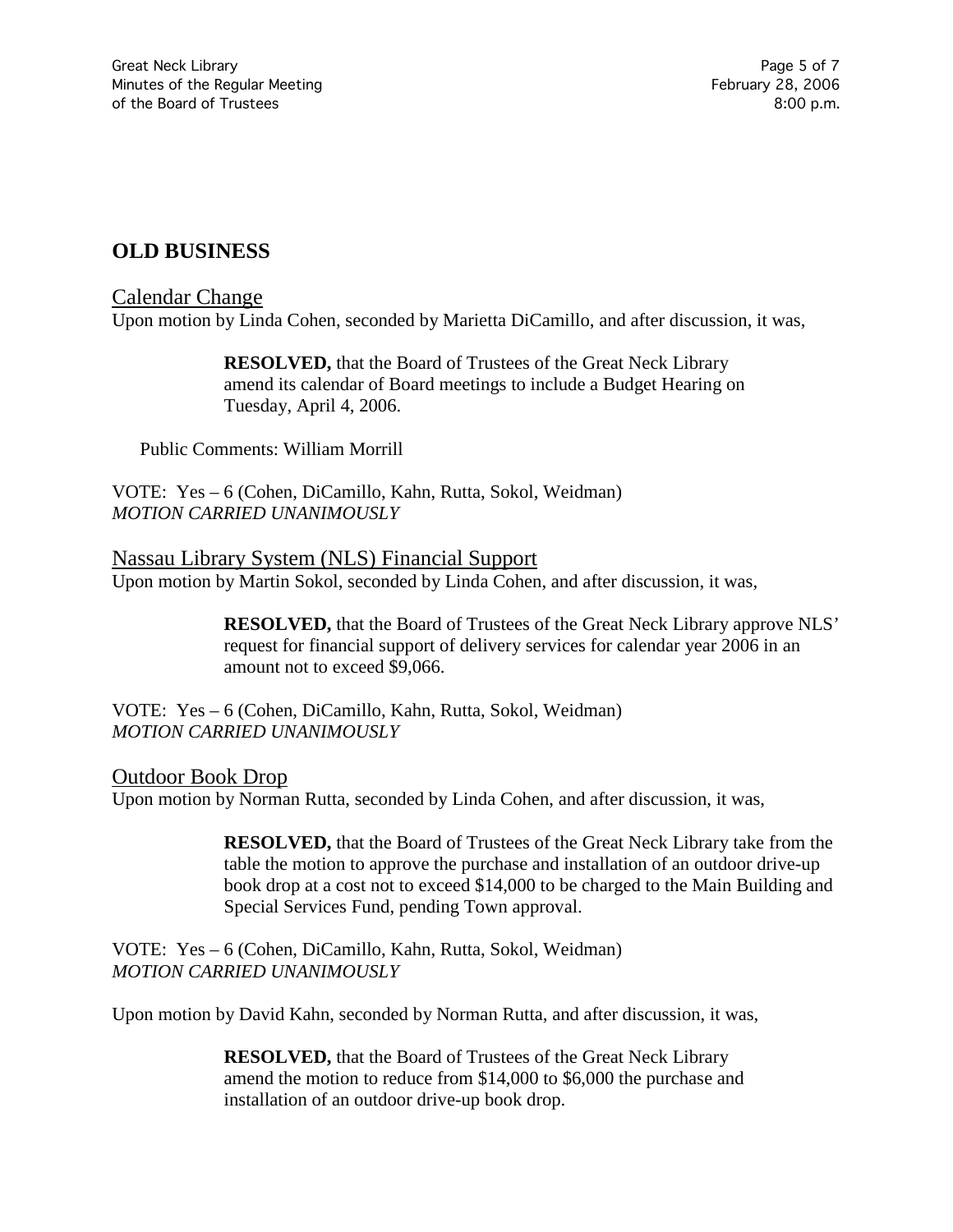VOTE:Yes – 6 (Cohen, DiCamillo, Kahn, Rutta, Sokol, Weidman) *MOTION CARRIED UNANIMOUSLY*

Upon motion by Norman Rutta, seconded by Marietta DiCamillo, and after discussion, it was,

**RESOLVED,** that the Board of Trustees of the Great Neck Library approve the purchase and installation of an outdoor drive-up book drop at a cost not to exceed \$6,000 to be charged to the Main Building and Special Services Fund, pending Town approval.

Public Comments: Jeff Lowenstein, Stu Hochran

VOTE:Yes – 2 (Rutta, Sokol); No – 4 (Cohen, DiCamillo, Kahn, Weidman) *MOTION DEFEATED*

# **NEW BUSINESS**

# Shelving for Audio-Visual & Branches

Upon motion by Bette Weidman, seconded by Linda Cohen, and after discussion it was,

**RESOLVED,** that the Great Neck Library Board of Trustees authorize the purchase of shelving for the Audio-Visual Room in an amount not to exceed \$7,000 to be charged to the Main Building and Special Services fund, and shelving for Station and Parkville in an amount not to exceed \$3,600 to be charged to the Branch and Special Services fund, as outlined in the proposals by Library & Records Management Systems, Inc.

Public Comments: Jay Confino

VOTE:Yes – 6 (Cohen, DiCamillo, Kahn, Rutta, Sokol, Weidman) *MOTION CARRIED UNANIMOUSLY*

### EXCESS EQUIPMENT

Upon motion by Marietta DiCamillo, seconded by Bette Weidman, and after discussion, it was,

**RESOLVED,** that Board of Trustees of the Great Neck Library declare the items listed on the appended schedule excessed and authorize the Director to dispose of same in an appropriate manner.